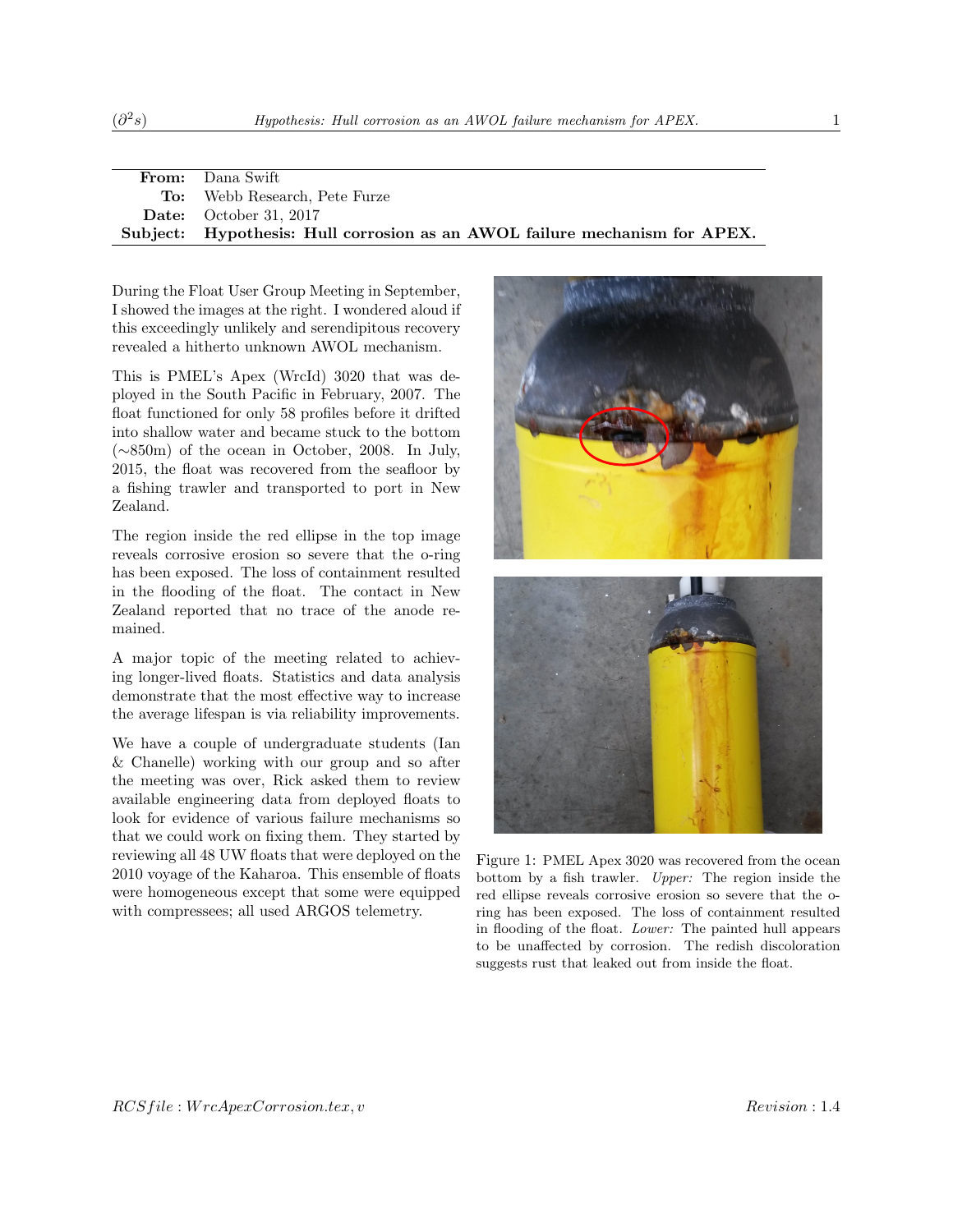# Analysis: The syndrome and the hallmark symptom.

Ian's analysis revealed a widespread systematic set of symptoms that are the topic of this report. A canonical example is shown in Figure 2. The symptoms are a gradual gain of buoyancy relatively early in the float's life followed by long period of steady buoyancy and then frequently a sudden severe loss of buoyancy prior to premature failure of the float. The crucial hallmark of this syndrome is the sudden severe loss of buoyancy just prior to float failure.



Figure 2: The magenta curve measures the float's buoyancy during the park-phase of each profile cycle. The blue shaded region corresponds to a gradual gain of buoyancy that is compensated by piston retraction. The red shaded region represents a sudden loss of buoyancy just prior to float failure.

The magenta curve represents a profile-series of the park piston position. Of course, during the park phase, the float actively ballasts itself to maintain the user-specified park pressure (ie., 1000dbars). Hence, the park piston position represents an accurate measure of the float's buoyancy. The shaded blue region in Figure 2 suggests that the float is reducing its buoyancy in order to compensate for a gradual increase in overall buoyancy of the float. Thereafter, the buoyancy remains steady until profile 207 when the float apparently suffers a sudden loss of buoyancy before failing entirely.

## Hypothesis: Flooding due to corrosion-induced loss of containment.

I have cast the description above in a way that is consistent with and suggestive of the same mechanism that caused PMEL's float 3020 to fail. My hypothesis is that the gradual gain of buoyancy is caused by the corrosive loss of anode mass and eventual loss of aluminum mass that starts out distributed over the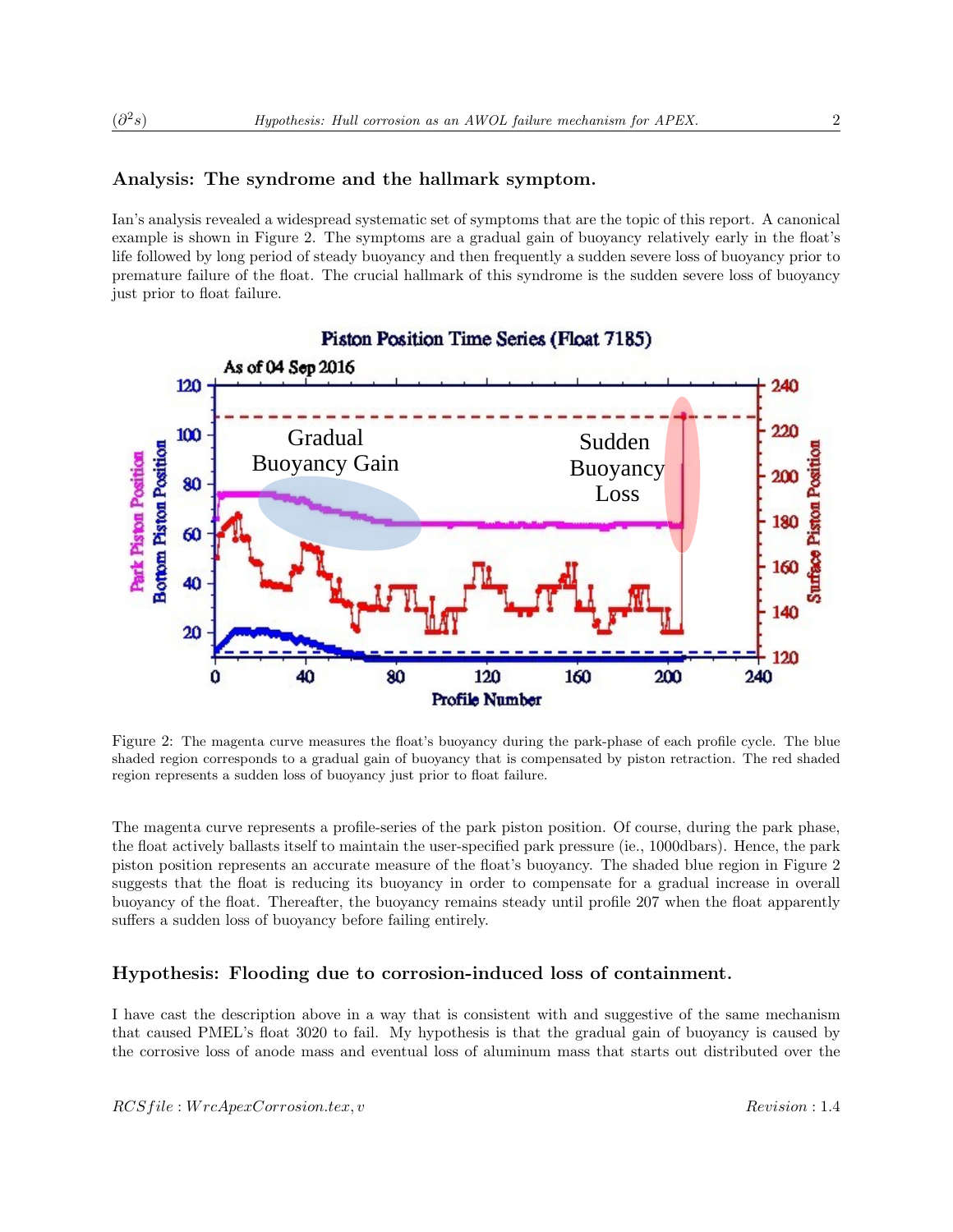unpainted anodized surfaces of the upper and lower end-caps. Over time, the corrosion bores through the protective anodizing and thereafter the corrosion becomes more focused on a relatively smaller area of exposed raw aluminum. Eventually, a leak-path develops that causes the sudden loss of buoyancy. After a leak develops, most floats flood and sink without ever reaching the surface again. However, some floats manage to profile once or twice after a leak first develops. These floats exhibit the crucial hallmark symptom that so strongly supports the hypothesis.

Other explanations for the symptoms shown in Figure 2 can be conjured that do not involve the gain or loss of buoyancy. However, Figure 3 demonstrates that this same cluster of symptoms are widespread and systematic. Forty-five out of the total forty-eight floats in the ensemble that Ian analyzed exhibit these symptoms. The systematic character of these symptoms renders any alternate hypotheses that I can think of to be not viable.

Of these forty-five floats, twenty-six floats failed prematurely leaving nineteen that still remain functional after more than seven years of operation. Ten of these floats that failed exhibited the sudden buoyancy loss just prior to failure. It is these ten floats that lend credibility to the supposition that all twenty-six floats failed due to corrosion-induced flooding.

## Change of anode material.

If the hypothesis is correct then this represents a large-scale systematic premature failure mechanism that did not exist previously. We have quite a number of



floats that are still functioning 9-12 years after deployment that do not suffer this syndrome.

I think we have identified an important clue that potentially represents the root cause of these failures. I think that at some time prior to 2010, the anode material was changed from aluminum to zinc.

Here is my evidence: UW still has old CTDs and float mannequins that were assembled in the early days of ARGO and are used for demonstration purposes. These have anodes on them that were manufactured circa a decade or more ago. We measured the wet and dry weight to be  $W=3.9g$  and  $M=7.0g$ , respectively. Hence, the material for these old anodes has a specific gravity of  $\frac{\rho}{\rho_w} = \frac{M}{M-W} = 2.3$  which is consistent with an aluminum alloy. We also measured the wet and dry weight of recent anodes to be  $W=17.6g$  and  $M=20.5g$ , respectively. Hence, the recent anodes have a specific gravity of 7.1 which is consistent with zinc.

Hence, these measurements leave no doubt that the anode material has changed; my guess is that the recent

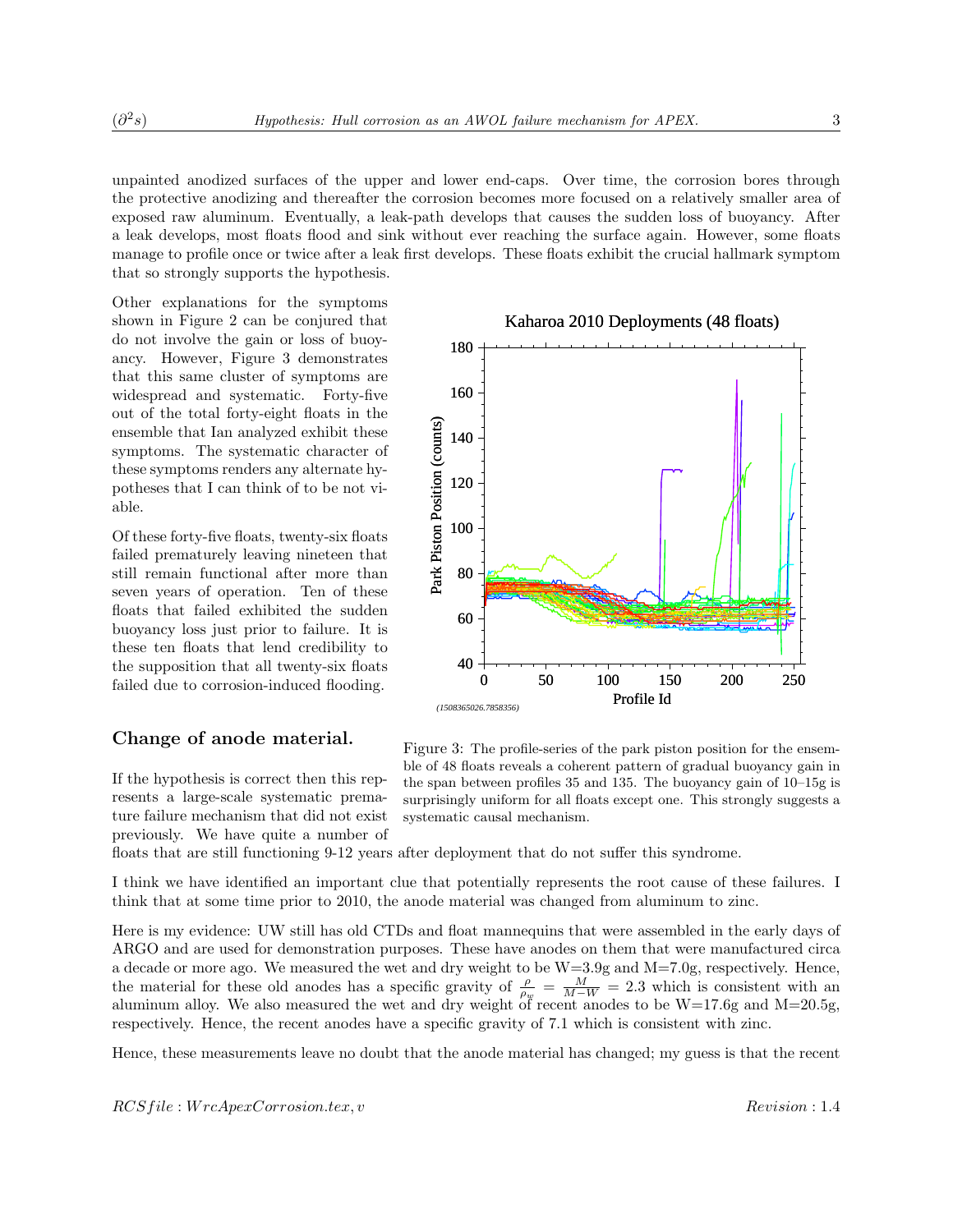anodes are zinc. We've been aware since the earliest days of ARGO that zinc anodes do not offer effective protection with anodized aluminum hulls. I strongly urge you to consult Doug Webb regarding this topic. I recall two separate episodes where Dan Webb had difficulty with finding a vendor of suitable aluminum anode material. My recollection is that the aluminum alloy contained mercury which became a problem for US manufacturers. I think that he ended up finding a Chinese manufacturer.

As mentioned, I strongly urge you to consult Doug Webb regarding the use of zinc anodes with aluminum hulls. I think there are three potential problems:

- The protection capacity of zinc is less than that of aluminum. For a given mass, aluminum will protect longer than zinc. The New Zealander that was possession of PMEL's float 3020 reported that no trace remained of the anode.
- Some zinc alloys have higher galvanic potential than 6061 aluminum from which the hull and end-caps are made. Obviously, such a zinc alloy won't work because the aluminum is more anodic than the zinc.
- Zinc can self-protect by forming a nonconductive scaly crust. Figure 4 shows an anode that has started to form this crust after only brief exposure to saltwater.



Figure 4: A white scaly crust has started to form on this anode after only brief submersion in saltwater.

# Circumstantial confirmation of zinc anode as cause for buoyancy gain.

A few days ago, I entrained Elizabeth Steffen to ask about details of WrcId 3020 that is shown in Figure 1. Later, she identified this same syndrome in some of her Apex floats from around 2009. In particular, she provided me with nearly ideal circumstantial evidence that the change in anode material might indeed be the root cause of the gradual gain in buoyancy that is characteristic of this syndrome.

PMEL Apex (WrcId) 2332 was deployed near Chile in January, 2006, and then eventually recovered by Chilean fishermen in June, 2009, after it drifted into shallow water. The float was refurbished at WRC which included replacement of no wet parts except for the anode. The float was re-deployed near Hawaii in August, 2010, and executed 245 profiles before failing for unknown reasons (ie., an AWOL failure).

The left plot of Figure 5 shows the profile-series for the first deployment. Note that the park piston position remains steady throughout the mission until profile 104 when the float drifted into shallow water. The symptoms of the syndrome are completely absent during this deployment.

The right plot of Figure 5 shows the profile-series for the second deployment. The park piston position remains steady at 77 counts for the first 28 profiles after which it gradually decreases to 65 counts at profile 130. This 12-count change is very consistent with the gradual increase in buoyancy of UW floats as shown in Figure 3.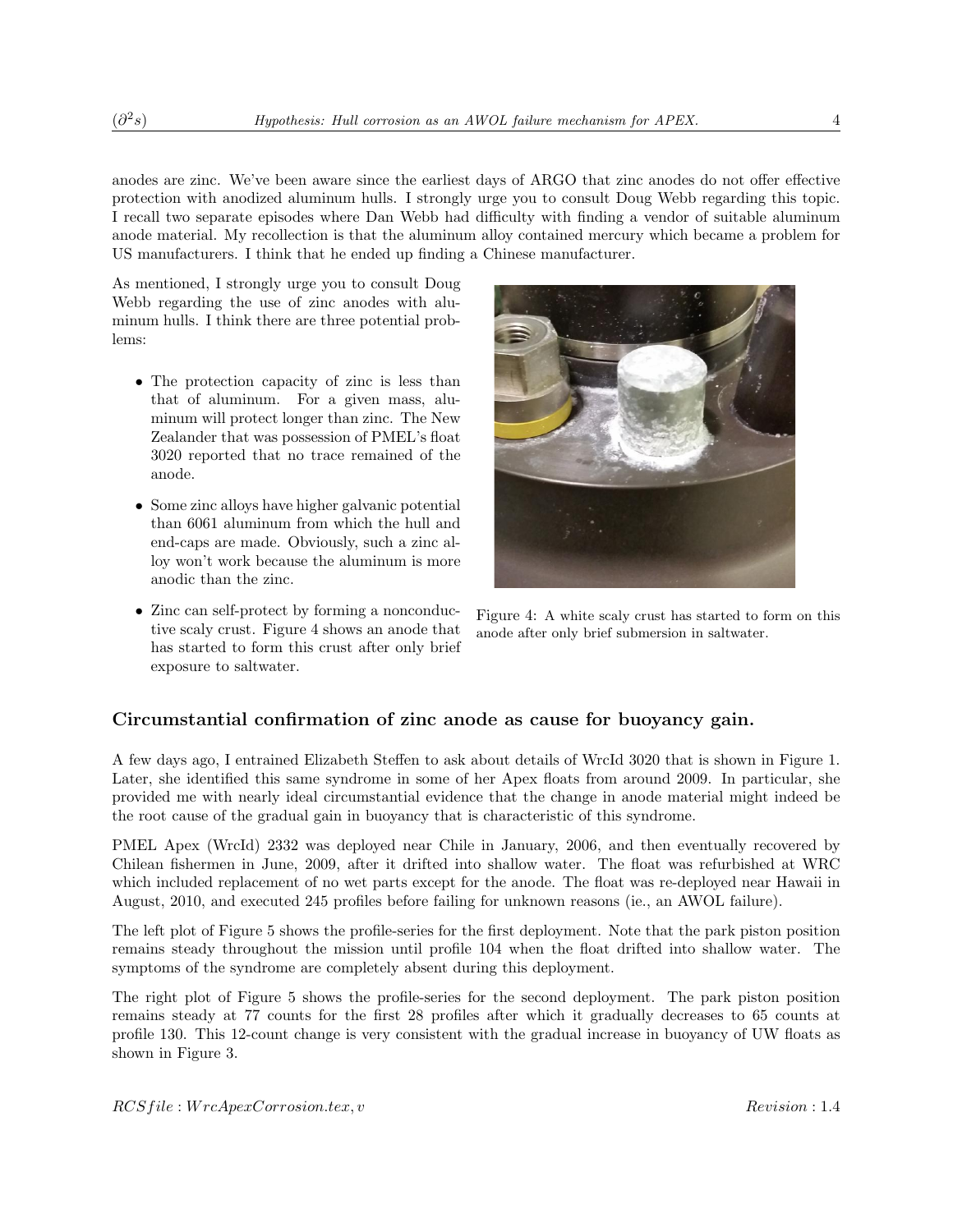

Figure 5: PMEL Apex (WrcId) 2332 was deployed, recovered, refurbished, and redeployed. No wet parts were replaced during the refurbishment except for the anode. Symptoms of the syndrome are absent in the first deployment but present in the second.

For these two missions executed by the same float, the parts in direct contact with seawater differed only due to replacement of the anode. This constitutes pretty convincing circumstantial evidence that the anode was the root cause of the gradual increase in buoyancy that is characteristic of this syndrome. It strongly suggests that the change in anode material happened sometime between 2006 and 2010.

## Confirmation of hypothesis.

In order to confirm the hypothesis, we are looking into the possibility of recovering a float that has exhibited the syndrome described herein. Of particular interest is an iridium Apex float that exhibits the canonical symptoms, has executed ∼ 200 profiles, and happens to be suitably located to facilitate recovery. We are considering only Iridium APEXs because they have a recovery mode, are subject to remote control, and they use GPS for geolocation.

None of the 48 floats mentioned in this report are good candidates for recovery because they all used ARGOS telemetry and they are in the open southern Pacific Ocean.

Another vein of potential recovery options relates to floats that have washed up on a beach somewhere or have been picked-up by fishing boats and transported to port. Historically, these have almost all been ARGOS floats because they remain transmitting at the surface for much longer and because they can still effectively communicate with satellites even if laying on a beach.

Until we (or someone else) can examine a float affected by this syndrome to look for corrosion, the corrosion hypothesis will remain unconfirmed. It is also conceivable that other hypotheses could fit the available symptoms and data. Can you think of any competing hypotheses that could reasonably explain all of the symptoms described herein?

To help facilitate your review of the data from the 45 affected floats referenced in this report, I have provided the ApfId and WrcId for each float in Table 1. To view a profile-series plot of the park piston position, point your browser to the URL: http://runt.ocean.washington.edu/argo/engineering/????/index.shtml where "????" represents the ApfId.

We have broadened our analysis to survey all of our floats (deployed 2000 to present) in order to learn the scope of this syndrome. The analysis indicates that this syndrome was completely absent for floats deployed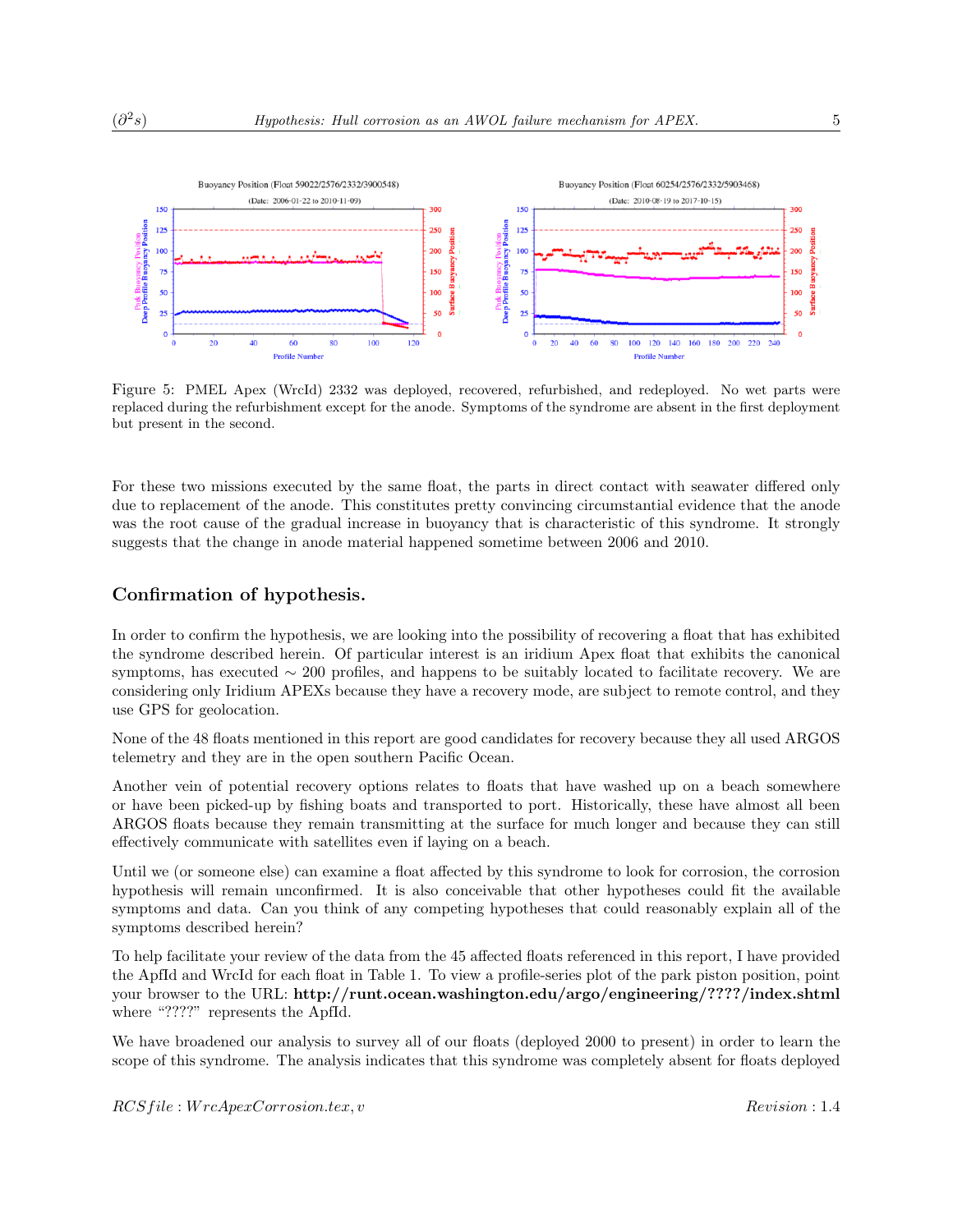| ApfId | WrcId | ApfId | WrcId | ApfId | WrcId | ApfId | WrcId | ApfId | WrcId | ApfId | WrcId |
|-------|-------|-------|-------|-------|-------|-------|-------|-------|-------|-------|-------|
| 6536  | 4970  | 6537  | 4971  | 6630  | 4854  | 6542  | 4972  | 6746  | 4963  | 6747  | 4857  |
| 6748  | 4984  | 6749  | 4987  | 6750  | 4992  | 6751  | 4983  | 6745  | 4985  | 7138  | 4986  |
| 7140  | 4990  | 7141  | 4991  | 6752  | 4973  | 6753  | 4974  | 6754  | 4989  | 6756  | 4968  |
| 6757  | 4998  | 6711  | 5020  | 7166  | 5022  | 7167  | 5026  | 7181  | 5031  | 7182  | 5032  |
| 7183  | 5030  | 7184  | 5063  | 7185  | 5064  | 7186  | 5065  | 7187  | 5066  | 7189  | 5070  |
| 7190  | 5071  | 7191  | 5072  | 7153  | 5016  | 7154  | 5017  | 7155  | 5018  | 7158  | 5023  |
| 7151  | 5013  | 7152  | 5015  | 7156  | 5019  | 7159  | 5024  | 7160  | 5025  | 7161  | 5027  |
| 7164  | 5028  | 7165  | 5029  | 0066  | 4434  |       |       |       |       |       |       |

Table 1: The ApfId and WrcId of 45 floats that are affected by the syndrome described in this report.

in 2008 or earlier. Floats deployed in 2009 or later are affected in manner that appears large-scale and systematic.

It takes at least a year after deployment before on-set of symptoms and at least two years before the gradual buoyancy-gain can be clearly identified. Deployment year 2014 is the most recent for which we can confirm significant numbers of affected floats. We're seeing hints of on-set in floats deployed in 2015. It's too early yet to find symptoms in 2016 deployments.

Based on analysis done so far, it seems pretty evident that whatever is causing this syndrome exists in floats right up to present.

#### Corrective measures.

If this hypothesis is eventually confirmed, then it's clear that we've suffered the introduction of a large-scale systematic failure mechanism that didn't exist a decade ago. We are still analyzing data to deduce the timing of this new failure mechanism. In connection with this, it would be useful to learn when the change from aluminum to zinc anodes happened. If these dates coincide then it will be further evidence that the change from aluminum to zinc anodes is the root cause.

If confirmed, then correcting the problem might be as straightforward as reverting to the use of a suitable aluminum anode. To further protect the vulnerable parts of the end-caps, we could also consider painting a band near the hull o-ring groove to seal it from contact with seawater.

As previously mentioned, one of the main objectives of the September meeting was to find a way to make floats last longer. Most people seem naturally to gravitate toward adding energy. I find this a little frustrating because we already pack a decade's worth of energy in floats, we don't need more.

More than half of floats fail before executing 250 profiles; well before energy limitations are of concern. The most effective way to make floats last longer is to improve reliability. Aside from shallow water, AWOL mechanisms are the biggest cause of float failures for us. AWOL mechanisms are more difficult to attack because they leave no obvious trace in engineering data; the universe of hypothetical AWOL mechanisms is large and no data exist to eliminate any particular hypothesis.

The trawling of PMEL float 3020 was terribly unlikely but also very fortunate. It unequivocally identified hull corrosion as a cause of AWOL failure; this much is no longer hypothetical. Now we've identified symptoms in engineering data that are consistent with large scale systematic float failures due to corrosion and hull failure.

 $(\partial^2$